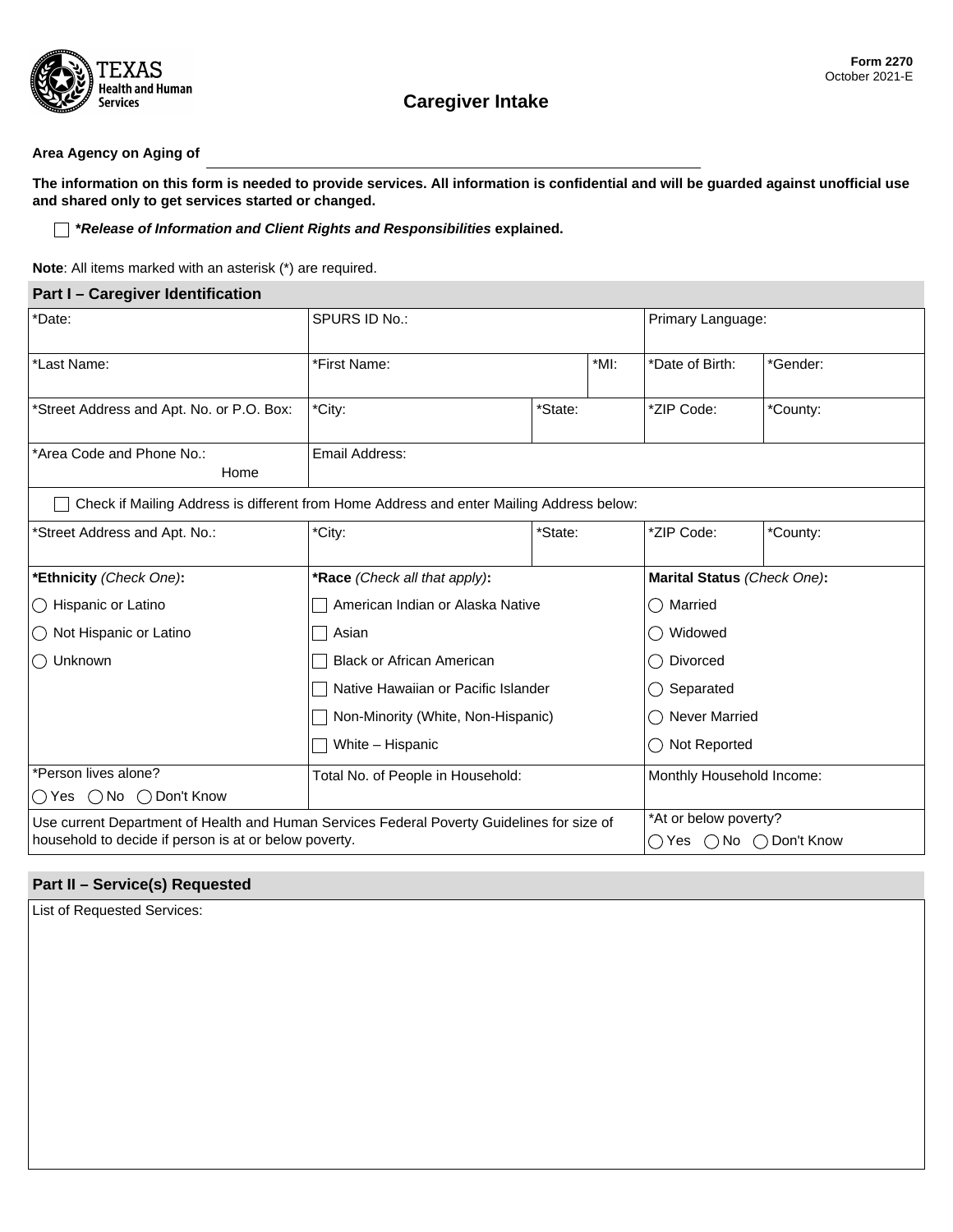#### **Form 2270** Page 2 / 10-2021-E

 $\left| \cdot \right|$ 

 $\left| \cdot \right|$ 

 $\left| \rule{0pt}{10pt} \right.$ 

| Part III - Emergency Contact Information |               |                            |  |  |
|------------------------------------------|---------------|----------------------------|--|--|
| Contact Name:                            | Relationship: | l Area Code and Phone No.: |  |  |
| Primary Care Physician:                  |               | l Area Code and Phone No.: |  |  |

### **Part IV – Relationship to Care Recipient(s)**

\*Choose which of the following best fits the caregiver's relationship to the care recipient:

**A. Relationship to care recipient(s) who is 60 or older or any age if diagnosed with Alzheimer's disease or a brain disorder.** Caregiver must be 18 or older.

**B. Relationship to care recipient(s) who is 18 or younger.**

Caregiver must be 55 or older, live with the care recipient(s) and meet the relationship requirement.

Does the caregiver live with the care recipient?  $\bigcirc$  Yes  $\bigcirc$  No

### **C. Relationship to care recipient(s) with disability who is 18 or more but not older than 59.**

Caregiver must be 55 or older, live with the care recipient and meet the relationship requirement.

Does the caregiver live with the care recipient?  $\bigcirc$  Yes  $\bigcirc$  No

# **Part V – Care Recipient Identification**

| Does the care recipient need an interpretation? $\bigcirc$ Yes $\bigcirc$ No If yes, who helps in the interpretation? |                                     |         |                 |                                               |                              |  |
|-----------------------------------------------------------------------------------------------------------------------|-------------------------------------|---------|-----------------|-----------------------------------------------|------------------------------|--|
| *If the care recipient is 60 or older, please complete the following:                                                 |                                     |         |                 |                                               |                              |  |
| *Date:                                                                                                                | SPURS ID No.:                       |         |                 | Primary Language:<br>$\vert \mathbf{v} \vert$ |                              |  |
| *Last Name:                                                                                                           | *First Name:<br>*MI:                |         | *Date of Birth: | *Gender:<br>$\mathbf{r}$                      |                              |  |
| *Street Address and Apt. No. or P.O. Box:                                                                             | *City:                              | *State: | $\vert \vert$   | *ZIP Code:                                    | *County:<br>$\left  \right $ |  |
| *Area Code and Phone No.:<br>Home                                                                                     | Email Address:                      |         |                 |                                               |                              |  |
| *Ethnicity (Check One):                                                                                               | *Race (Check all that apply):       |         |                 | Marital Status (Check One):                   |                              |  |
| $\bigcirc$ Hispanic or Latino                                                                                         | American Indian or Alaska Native    |         |                 | Married<br>$( \ )$                            |                              |  |
| $\bigcirc$ Not Hispanic or Latino                                                                                     | Asian                               |         |                 | Widowed                                       |                              |  |
| () Unknown                                                                                                            | <b>Black or African American</b>    |         |                 | Divorced<br>$( \ )$                           |                              |  |
|                                                                                                                       | Native Hawaiian or Pacific Islander |         |                 | Separated                                     |                              |  |
|                                                                                                                       | Non-Minority (White, Non-Hispanic)  |         |                 | <b>Never Married</b>                          |                              |  |
|                                                                                                                       | White - Hispanic                    |         | Not Reported    |                                               |                              |  |